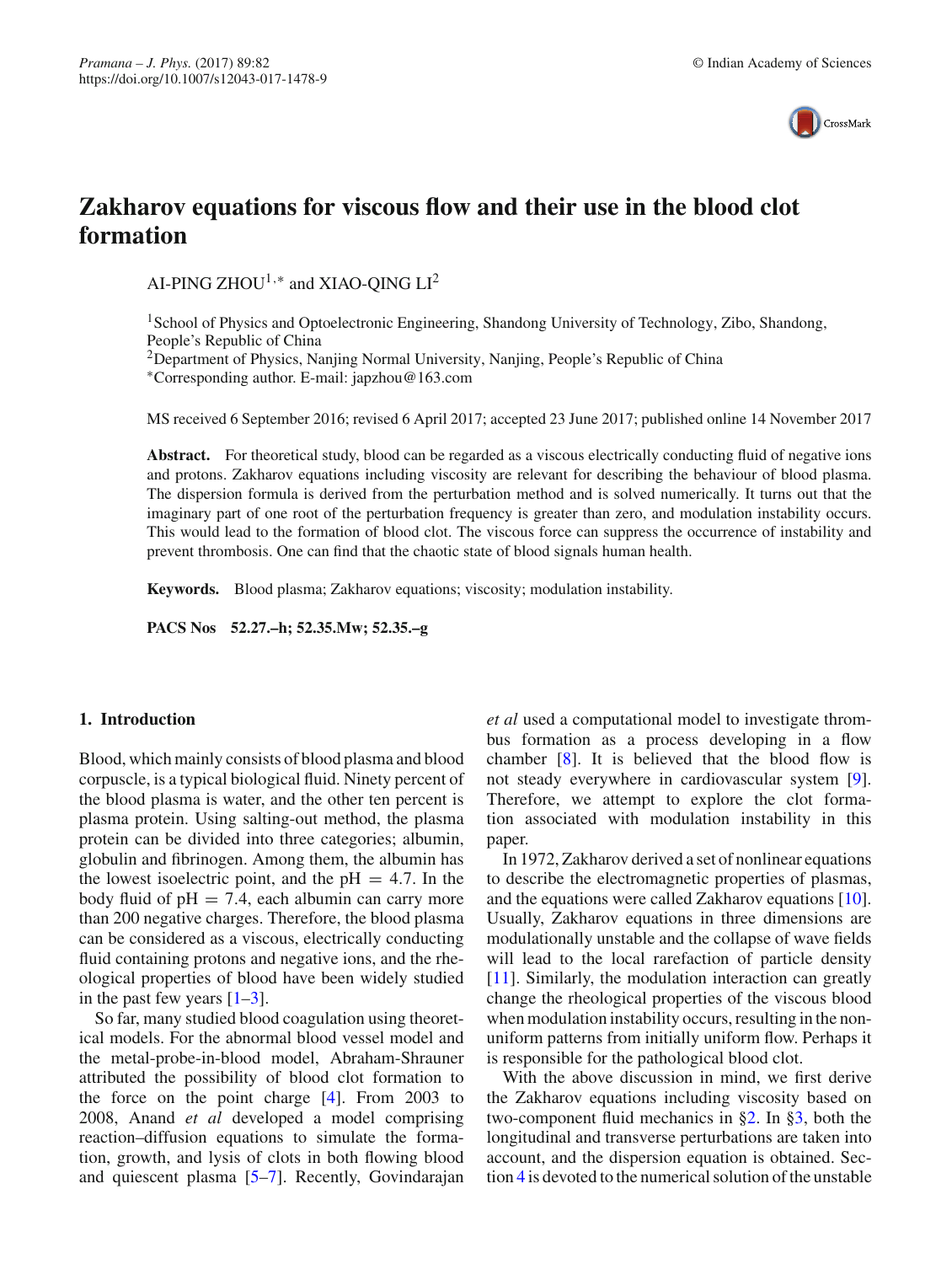growth rate. The implications of these results will be discussed in the last section.

#### <span id="page-1-0"></span>**2. Basic equations**

For a conductive fluid, the blood plasma consists of protons and anions (albumin), and we take the following two-fluid equations [\[12](#page-6-9)[,13](#page-6-10)]:

$$
\frac{\partial n_p}{\partial t} + \nabla \cdot (n_p \mathbf{v}_p) = 0,\tag{1}
$$

$$
\frac{\partial n_i}{\partial t} + \nabla \cdot (n_i \mathbf{v}_i) = 0,\tag{2}
$$

$$
\frac{\partial \mathbf{v}_p}{\partial t} + (\mathbf{v}_p \cdot \nabla) \mathbf{v}_p = \frac{e}{m_p} \left( \mathbf{E} + \frac{1}{c} \mathbf{v}_p \times \mathbf{B} \right) - \frac{\nabla \cdot \vec{\mathbf{P}}_p}{m_p n_p},\tag{3}
$$

$$
\frac{\partial \mathbf{v}_i}{\partial t} + (\mathbf{v}_i \cdot \nabla) \mathbf{v}_i = -\frac{q}{m_i} \left( \mathbf{E} + \frac{1}{c} \mathbf{v}_i \times \mathbf{B} \right) - \frac{\nabla \cdot \vec{\mathbf{P}}_i}{m_i n_i},\tag{4}
$$

$$
\nabla \times \mathbf{E} = -\frac{1}{c} \frac{\partial \mathbf{B}}{\partial t},\tag{5}
$$

$$
\nabla \times \mathbf{B} = \frac{1}{c} \frac{\partial \mathbf{E}}{\partial t} + \frac{4\pi}{c} (en_p \mathbf{v}_p - qn_i \mathbf{v}_i), \tag{6}
$$

$$
\nabla \cdot \mathbf{B} = 0,\tag{7}
$$

where  $n<sub>5</sub>$  is the number density,  $\mathbf{v}<sub>5</sub>$  is the velocity,  $m<sub>5</sub>$ is the mass, **E** is the electric field, and **B** is the magnetic field. For the proton component,  $\zeta = p$  and for albumin  $\zeta = i$ . The symbol  $-q$  is used to denote the charge of albumin, and  $-q = -\chi e < 0$ ,  $e > 0$ . The pressure tensor  $\mathbf{P}_c$  can be written as

$$
\vec{\mathbf{P}}_{\varsigma} = p_{\varsigma} \vec{\mathbf{I}} - \vec{\mathbf{t}}_{\varsigma}.
$$

With the help of Newton viscosity  $\mu_{\varsigma}$ , the viscous force tensor is

$$
\vec{\mathbf{t}}_{\varsigma} = \mu_{\varsigma} \left( \nabla^2 \mathbf{v}_{\varsigma} + \frac{1}{3} \nabla \left( \nabla \cdot \mathbf{v}_{\varsigma} \right) \right). \tag{8}
$$

Because of the large difference for proton and ion oscillation frequencies, we can take two-time-scale approximation: fast-time-scale  $t_f \sim \omega_{pp}^{-1}$  and slow-time-scale  $t_s \sim \omega_{pi}^{-1}$ . Hence, we assume that all quantities can be divided into fast-time-scale and slow-time-scale components:

$$
A = (n_p, n_i; \mathbf{v}_p, \mathbf{v}_i; p_p, p_i; \mathbf{E}, \mathbf{B}) = A_f + A_s
$$

and

 $\langle A_f \rangle = 0$ ,

where  $\langle A_f \rangle$  denotes the ensemble average value of the fast-time-scale components over the slow-time-scale. On a slow-time-scale, a quasineutral condition is valid:  $\langle n_s^p e - q n_s^i \rangle = 0$ , and one gets for blood plasma,

$$
n_s^p = \frac{q}{e} n_s^i = \chi n_s^i.
$$

<span id="page-1-10"></span> $\overline{\phantom{a}}$  $\overline{\phantom{a}}$  $\overline{\phantom{a}}$  $\bigg\}$  $\overline{\phantom{a}}$  $\frac{1}{2}$ 

Substituting the corresponding fast and slow components into eq. [\(1\)](#page-1-1), one obtains the average equation

<span id="page-1-7"></span>
$$
\frac{\partial}{\partial t} n_s^p + \nabla \cdot \left( n_s^p \mathbf{v}_s^p + \langle n_f^p \mathbf{v}_f^p \rangle \right) = 0, \tag{9}
$$

<span id="page-1-1"></span>and the fast-component equation

<span id="page-1-8"></span><span id="page-1-4"></span>
$$
\frac{\partial}{\partial t}n_f^p + \nabla \cdot \left(n_s^p \mathbf{v}_f^p + n_f^p \mathbf{v}_f^p + n_f^p \mathbf{v}_s^p - \langle n_f^p \mathbf{v}_f^p \rangle \right) = 0. \tag{10}
$$

<span id="page-1-2"></span>On the other hand, we obtain the lowest order equation of protons for the fast-time-scale from eq. [\(3\)](#page-1-2),

<span id="page-1-3"></span>
$$
\frac{\partial \mathbf{v}_f^p}{\partial t} \approx \frac{e}{m_p} \mathbf{E}_f.
$$
 (11)

<span id="page-1-9"></span>On the basis of eq.  $(11)$ , we can estimate the terms in eq.  $(10)$  as follows:

$$
\frac{\nabla \cdot \left( n_f^p \mathbf{v}_f^p \right)}{\partial n_f^p / \partial t} \sim \frac{k n_f^p v_f^p}{\omega_f n_f^p} \sim \frac{k}{\omega} \frac{e E_f}{m_p \omega} \sim \frac{k}{k_d} \left( \frac{\omega_{pp}}{\omega_f} \right)^2 \bar{W}_f^{1/2}, \tag{12}
$$

$$
\left| \frac{\nabla \cdot \left( n_f^p \mathbf{v}_s^p \right)}{\partial n_f^p / \partial t} \right| \sim \frac{k}{k_d} \frac{\omega_{pp}}{\omega_f} \frac{v_s^p}{v_{Tp}},\tag{13}
$$

where  $\omega_{pp} = (4\pi n_s^p e^2/m_p)^{1/2}$  is the proton oscillation frequency,  $k_d$  (=  $\omega_{pp}/v_{Tp}$ ) is the Debye wave number, and  $k_d > k$  is due to Landau damping [\[11](#page-6-8)]. For slow-time-scale fluid motion, the following relation is satisfied:

$$
\left| \mathbf{v}_s^p \right| < v_{Tp}. \tag{14}
$$

As long as the intensity of the wave is not large enough,

$$
\bar{W}_f = \left\langle E_f^2 \right\rangle / 4\pi n_s^p T_p < 1 \tag{15}
$$

<span id="page-1-5"></span>eq. [\(10\)](#page-1-4) can be simplified to

$$
\frac{\partial}{\partial t}n_f^p + \nabla \cdot \left(n_s^p \mathbf{v}_f^p\right) = 0. \tag{16}
$$

According to eqs  $(11)$  and  $(16)$ , the following estimations are valid:

<span id="page-1-6"></span>
$$
v_f^p \sim \frac{|e|E_f}{m_p \omega_f} \sim \frac{\omega_{pp}}{\omega_f} \bar{W}_f^{1/2} v_{Tp},\tag{17}
$$

$$
\frac{n_f^p}{n_s^p} \sim \frac{k}{\omega_f} v_f^p \sim \frac{k}{k_d} \left(\frac{\omega_{pp}}{\omega_f}\right)^2 \bar{W}_f^{1/2} \ll 1.
$$
 (18)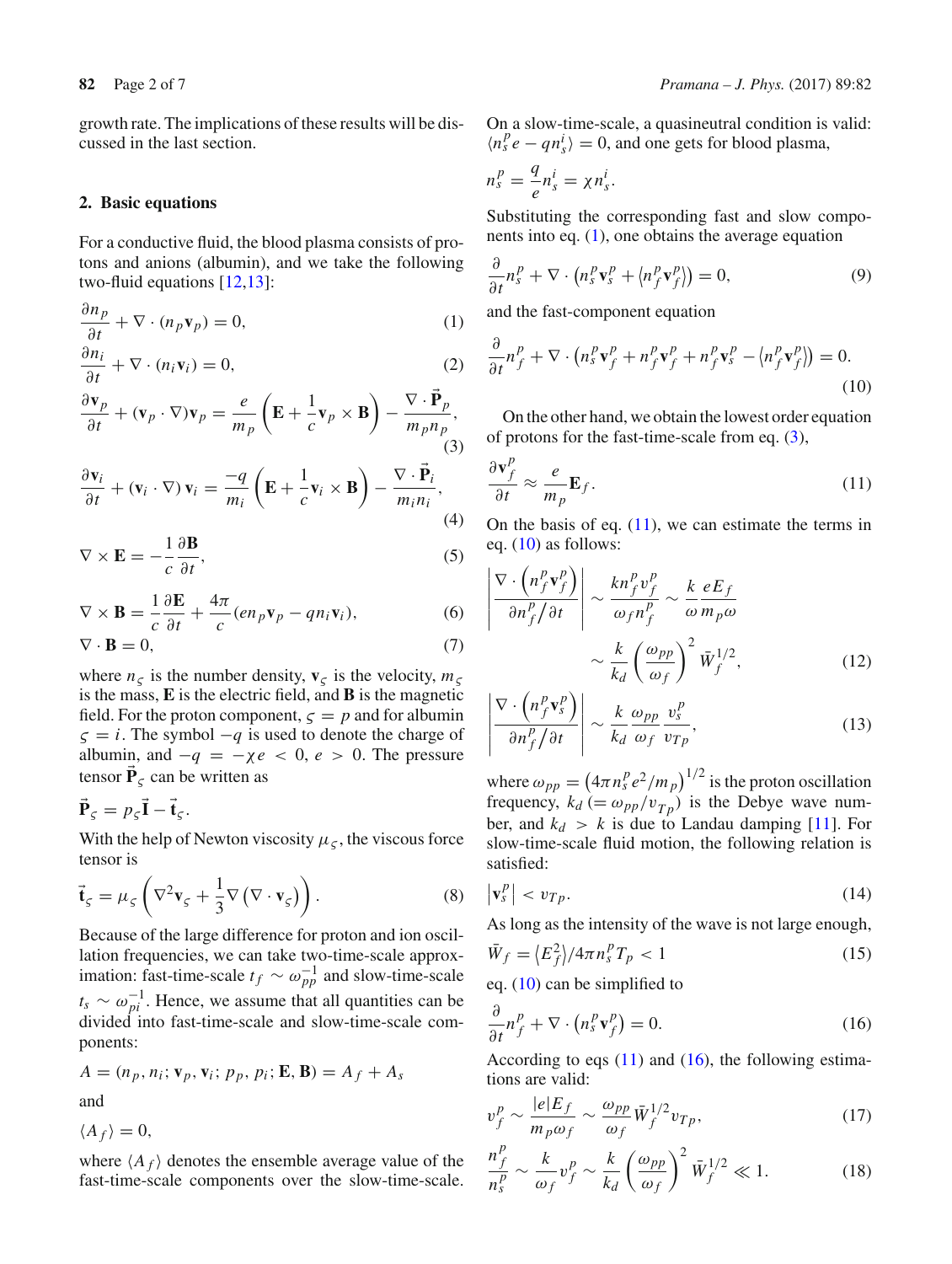For fluid, the proton thermal velocity  $v_{T_p}$  is much less than the phase velocity  $v_{\varphi} (= \omega_f/k)$ . Using eqs [\(17\)](#page-1-6) and  $(18)$ , we have

$$
\left| \frac{n_f^p \mathbf{v}_f^p}{n_s^p \mathbf{v}_s^p} \right| \sim \frac{k}{k_d} \left( \frac{\omega_{pp}}{\omega_f} \right)^2 \bar{W}_f^{1/2} \left( \frac{\omega_{pp}}{\omega_f} \bar{W}_f^{1/2} \right) \left( \frac{v_{Tp}}{|\mathbf{v}_s^p|} \right) \sim \frac{v_{Tp}}{v_{\varphi}} \bar{W}_f \left( \frac{\omega_{pp}}{\omega_f} \right)^2 \ll 1. \tag{19}
$$

Equation [\(9\)](#page-1-7) becomes

$$
\frac{\partial}{\partial t}n_s^p + \nabla \cdot \left(n_s^p \mathbf{v}_s^p\right) = 0. \tag{20}
$$

For the terms corresponding to anions, from eq. [\(2\)](#page-1-8) we also find

<span id="page-2-6"></span>
$$
\frac{\partial}{\partial t}n_f^i + \nabla \cdot \left(n_s^i \mathbf{v}_f^i\right) = 0;\tag{21}
$$

$$
\frac{\partial}{\partial t}n_s^i + \nabla \cdot \left(n_s^i \mathbf{v}_s^i\right) = 0. \tag{22}
$$

Similarly, substituting the corresponding fast and slow components into eq. [\(3\)](#page-1-2), one can obtain

$$
\frac{\partial \mathbf{v}_s^p}{\partial t} + (\mathbf{v}_s^p \cdot \nabla) \mathbf{v}_s^p + \langle (\mathbf{v}_f^p \cdot \nabla) \mathbf{v}_f^p \rangle \n= \frac{e}{m_p} \bigg[ \mathbf{E}_s + \frac{\mathbf{v}_s^p}{c} \times \mathbf{B}_s + \langle \mathbf{v}_f^p \times \frac{\mathbf{B}_f}{c} \rangle \bigg] \n- \frac{\nabla p_s^p}{m_p n_s^p} + \frac{\mu_p (\nabla^2 \mathbf{v}_s^p + \frac{1}{3} \nabla (\nabla \cdot \mathbf{v}_s^p))}{m_p n_s}
$$
\n(23)

and

<span id="page-2-0"></span>
$$
\frac{\partial \mathbf{v}_f^p}{\partial t} + (\mathbf{v}_s^p \cdot \nabla) \mathbf{v}_f^p + (\mathbf{v}_f^p \cdot \nabla) \mathbf{v}_s^p \n+ [(\mathbf{v}_f^p \cdot \nabla) \mathbf{v}_f^p - ((\mathbf{v}_f^p \cdot \nabla) \mathbf{v}_f^p)] \n= \frac{e}{m_p} \Big[ \mathbf{E}_f + \frac{\mathbf{v}_s^p}{c} \times \mathbf{B}_f \n+ \mathbf{v}_f^p \times \frac{\mathbf{B}_s}{c} + \frac{\mathbf{v}_f^p}{c} \times \mathbf{B}_f - \left\langle \frac{\mathbf{v}_f^p}{c} \times \mathbf{B}_f \right\rangle \Big] \n- \frac{\nabla p_f^p}{m_p n_s^p} + \frac{\mu_p (\nabla^2 \mathbf{v}_f^p + \frac{1}{3} \nabla (\nabla \cdot \mathbf{v}_f^p))}{m_p n_s^p}.
$$
\n(24)

Introducing

$$
\alpha_f^2 = \frac{\rho(\partial \mathbf{v}_f^p/\partial t)}{\mu \nabla^2 \mathbf{v}_f^p} \sim \frac{\rho \omega_f v_f^p}{\mu k^2 v_f^p} \sim \frac{\rho \omega_f}{\mu k^2} \sim \frac{\omega_f}{\omega_s} \frac{\rho \omega_s}{\mu k_s^2}
$$

$$
\equiv \frac{\omega_f}{\omega_s} \alpha^2,
$$

with  $k_s \sim k$  and

$$
\frac{\omega_f}{\omega_s} \sim \sqrt{\frac{\chi n_0 e^2}{n_0 q^2}} \sqrt{m_i / m_p} = \sqrt{\frac{\chi n_0 e^2}{n_0 \chi^2 e^2}} \sqrt{m_i / m_p}
$$

$$
= \sqrt{\frac{1}{\chi}} \sqrt{m_i / m_p} = \sqrt{\frac{6.6 \times 10^4}{200}} = 18 \gg 1,
$$

where  $n_0$  is the equilibrium number density of albumin and  $\alpha$  is the Womersley number. In the circulatory sys-tem [\[14\]](#page-6-11), the values of  $\alpha$  are listed below: the aorta with  $\alpha = 10$ , the femoral artery with  $\alpha = 3$ , the saphenous artery with  $\alpha < 1$ . Therefore, we can neglect the viscous term in the fast-component eq. [\(24\)](#page-2-0) except the microcirculation with  $\alpha$  < 0.05. By comparing the other terms in eq. [\(24\)](#page-2-0) with  $\partial \mathbf{v}^p_f / \partial t$ , this yields

<span id="page-2-1"></span>
$$
\frac{\partial \mathbf{v}_f^p}{\partial t} \approx \frac{e}{m_p} \mathbf{E}_f + \frac{e}{m_p c} \mathbf{v}_f^p \times \mathbf{B}_s - \frac{\nabla p_f^p}{m_p n_s^p}.
$$
 (25)

Based on eqs  $(5)$  and  $(25)$ , one has

<span id="page-2-2"></span>
$$
\mathbf{B}_f \approx -\frac{m_p c}{e} \left( \nabla \times \frac{\partial \Phi_p}{\partial t} \right) + \nabla \times (\Phi_p \times \mathbf{B}_s), \quad (26)
$$

where

$$
\mathbf{v}_f^p \equiv \frac{\partial}{\partial t} \mathbf{\Phi}_p.
$$

From eq. [\(26\)](#page-2-2), eq. [\(23\)](#page-2-3) can be transformed into

<span id="page-2-4"></span><span id="page-2-3"></span>
$$
\frac{\partial \mathbf{v}_s^p}{\partial t} + (\mathbf{v}_s^p \cdot \nabla) \mathbf{v}_s^p = \frac{e}{m_p} \bigg[ \mathbf{E}_s + \frac{\mathbf{v}_s^p}{c} \times \mathbf{B}_s \bigg] \n- \frac{\nabla p_s^p}{m_p n_s^p} + \frac{\mu_p \left( \nabla^2 \mathbf{v}_s^p + \frac{1}{3} \nabla \left( \nabla \cdot \mathbf{v}_s^p \right) \right)}{m_p n_s^p} + \mathbf{F}_p^p, \quad (27)
$$

where  $F_p^p$  is the pondermotive force due to the highfrequency oscillations on the slow motion of the proton fluid:

$$
\mathbf{F}_p^p = -\frac{1}{2}\nabla \langle (\mathbf{v}_f^p)^2 \rangle + \frac{e}{m_p c} \langle \mathbf{v}_f^p \times \nabla \times (\mathbf{\Phi}_p \times \mathbf{B}_s) \rangle.
$$
\n(28)

Similarly, the slow-time-scale momentum equation for the ions is derived as

$$
\frac{\partial \mathbf{v}_s^i}{\partial t} + (\mathbf{v}_s^i \cdot \nabla) \mathbf{v}_s^i = \frac{-q}{m_i} \bigg[ \mathbf{E}_s + \frac{\mathbf{v}_s^i}{c} \times \mathbf{B}_s \bigg] - \frac{\nabla p_s^i}{m_i n_s^i} + \frac{\mu_i (\nabla^2 \mathbf{v}_s^i + \frac{1}{3} \nabla (\nabla \cdot \mathbf{v}_s^i))}{m_i n_s^i} + \mathbf{F}_p^i
$$
\n(29)

<span id="page-2-5"></span>and

$$
\mathbf{F}_p^i = -\frac{1}{2}\nabla \langle (\mathbf{v}_f^i)^2 \rangle - \frac{q}{m_i c} \langle \mathbf{v}_f^i \times \nabla \times (\mathbf{\Phi}_i \times \mathbf{B}_s) \rangle, \tag{30}
$$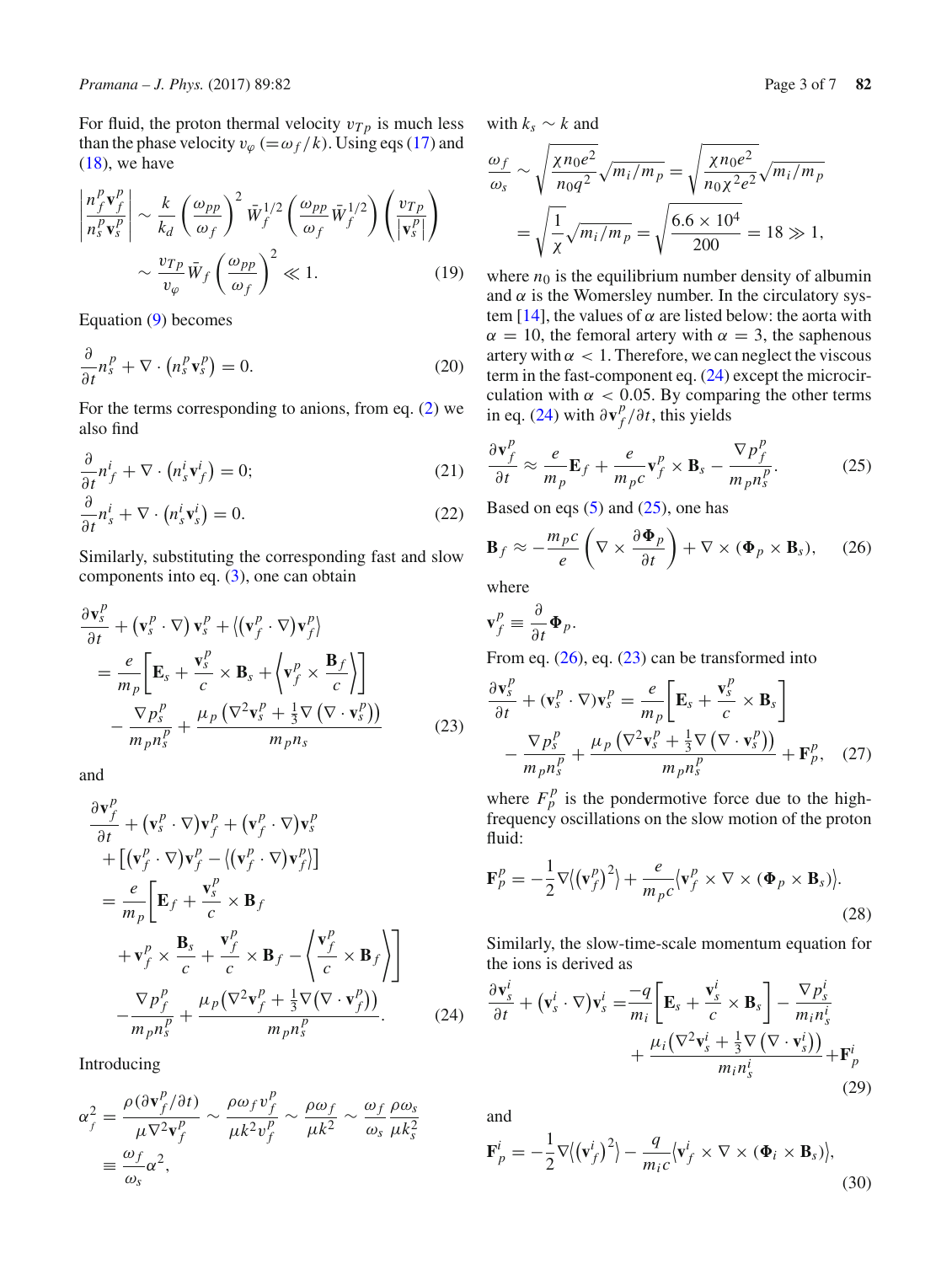with

$$
\mathbf{v}_f^i = \frac{\partial}{\partial t} \Phi_i.
$$
 (31)

Combining eqs  $(6)$ ,  $(16)$ ,  $(25)$  and  $(26)$  yields the transport equation for fast oscillation

<span id="page-3-0"></span>
$$
\nabla \times \nabla \times \dot{\Phi}_p + \frac{1}{c^2} \ddot{\Phi}_p + \frac{1}{c^2} \frac{4\pi e^2}{m_p} n_s^p \dot{\Phi}_p
$$
  

$$
- \frac{1}{c^2} \omega_{Bp} \ddot{\Phi}_p \times \left(\frac{\mathbf{B}_s}{B_s}\right)
$$
  

$$
- \frac{e}{m_p c} \nabla \times \nabla \times (\Phi_p \times \mathbf{B}_s)
$$
  

$$
- \frac{\gamma_p v_{Tp}^2}{c^2} \frac{1}{n_s^p} \nabla (\nabla \cdot (n_s^p \mathbf{v}_f^p)) = 0,
$$
 (32)

where we have used  $\nabla p_f^p = \gamma_p T_p \nabla n_f^p$ ,  $\omega_{Bp}$  $eB_s/m_p c$ . If the magnetic field is absent or is weak enough, then

 $\omega_{pp} \gg \omega_{Bp}$ .

Putting

 $n_s^i \equiv n_s = n_0 + \delta n, \quad |\delta n| \ll n_0 = \text{const.}$ 

eq. [\(32\)](#page-3-0) becomes

$$
\nabla \times \nabla \times \mathbf{v}_f^p + \frac{1}{c^2} \frac{\partial^2}{\partial t^2} \mathbf{v}_f^p + \frac{1}{c^2} \omega_{pp}^2 \mathbf{v}_f^p
$$
  

$$
- \frac{\gamma_p v_{Tp}^2}{c^2} \nabla (\nabla \cdot \mathbf{v}_f^p)
$$
  

$$
= -\frac{1}{c^2} \omega_{pp}^2 \frac{\delta n}{n_0} \mathbf{v}_f^p.
$$
 (33)

Taking scalar product on both sides of eq. [\(27\)](#page-2-4) with  $\chi m_p$  and eq. [\(29\)](#page-2-5) with  $m_i$ , we shall derive the following relation by adding them together:

$$
\frac{\partial \mathbf{v}_s^i}{\partial t} + (\mathbf{v}_s^i \cdot \nabla) \mathbf{v}_s^i = -\frac{\gamma_i T_i + \chi \gamma_p T_p}{m_i + \chi m_p} \frac{\nabla \delta n}{n_0} \n+ \frac{\mu_i (\nabla^2 \mathbf{v}_s^i + \frac{1}{3} \nabla (\nabla \cdot \mathbf{v}_s^i))}{n_0 (m_i + \chi m_p)} \n- \frac{\chi m_p}{2(m_i + \chi m_p)} (\nabla (\mathbf{v}_f^p)^2)),
$$
\n(34)

where we have neglected the pondermotive force corresponding to the ions, because it is far less than that of the protons. The heavy ion can transfer greater momentum, then in general  $\mu_p \ll \mu_i$ . If there is no magnetic field, the blood plasma motion satisfies the condition:  $v_s^e \approx v_s^i$ . Linearizing eqs  $(22)$  and  $(34)$ , they respectively yield

$$
\frac{\partial}{\partial t}\delta n + n_0 \nabla \cdot \mathbf{v}_s^i = 0 \tag{35}
$$

<span id="page-3-3"></span>
$$
\frac{\partial \mathbf{v}_s^i}{\partial t} = -c_s^2 \frac{\nabla \delta n}{n_0} + \frac{\mu_i \left( \nabla^2 \mathbf{v}_s^i + \frac{1}{3} \nabla \left( \nabla \cdot \mathbf{v}_s^i \right) \right)}{n_0 (m_i + \chi m_p)}
$$

$$
- \frac{\chi m_p}{2(m_i + \chi m_p)} \left( \nabla \langle (\mathbf{v}_f^p)^2 \rangle \right). \tag{36}
$$

Considering  $T_p \approx T_i$ , the ion acoustic velocity  $c_s$  can be written as

$$
c_s^2 = \frac{\gamma_i T_i + \chi \gamma_p T_p}{m_i + \chi m_p} \approx \frac{(\gamma_i + \chi \gamma_p) T_p}{m_i},\tag{37}
$$

where  $\gamma_i$ ,  $\gamma_p$  are the specific heat ratios for ion and proton, respectively. In view of eqs  $(35)$  and  $(36)$ , we obtain

<span id="page-3-7"></span>
$$
\left(\frac{\partial^2}{\partial t^2} - c_s^2 \nabla^2 - \frac{\frac{4}{3} \mu_i (\partial/\partial t) \nabla^2}{n_0 m_i}\right) \frac{\delta n}{n_0}
$$

$$
= \nabla^2 \left[\frac{\chi m_p}{2m_i} \langle (\mathbf{v}_f^p)^2 \rangle \right].
$$
(38)

If we write

<span id="page-3-5"></span>
$$
\mathbf{E}_f = \frac{1}{2} [\mathbf{E}(\mathbf{r}, t) e^{i\omega t} + \text{c.c.}],
$$
\n(39)

$$
\mathbf{v}_f^p = \frac{1}{2} [\mathbf{v}(r, t) e^{i\omega t} + \text{c.c.}],
$$
 (40)

where the amplitudes  $\mathbf{E}(\mathbf{r}, t)$  and  $\mathbf{v}(\mathbf{r}, t)$  are slowly varying functions over time and space. According to eq.  $(11)$ , we shall have

$$
\mathbf{v}(\mathbf{r},t) = \frac{e}{im_p\omega} \mathbf{E}(\mathbf{r},t)
$$
 (41)

<span id="page-3-6"></span>and

<span id="page-3-4"></span>
$$
\langle (\mathbf{v}_f^p)^2 \rangle = \frac{1}{2} |\mathbf{v}(\mathbf{r}, t)|^2 = \frac{e^2}{2m_p^2 \omega^2} |\mathbf{E}(\mathbf{r}, t)|^2.
$$
 (42)

When  $\omega \approx \omega_{pp}$  (where is called the critical surface), from eqs  $(11)$ ,  $(33)$  and  $(39)$ , the following results can be obtained:

<span id="page-3-8"></span>
$$
2i\omega_{pp}\frac{\partial}{\partial t}\mathbf{E}(\mathbf{r},t) + c^2 \nabla \times \nabla \times \mathbf{E}(\mathbf{r},t)
$$

$$
-\gamma_p v_{Tp}^2 \nabla(\nabla \cdot \mathbf{E}(\mathbf{r},t)) + \omega_{pp}^2 \frac{\delta n}{n_0} \mathbf{E}(\mathbf{r},t) = 0. \quad (43)
$$

In terms of eq.  $(42)$ , eq.  $(38)$  can be changed into

<span id="page-3-9"></span><span id="page-3-1"></span>
$$
\left(\frac{\partial^2}{\partial t^2} - c_s^2 \nabla^2 - \frac{\frac{4}{3} \mu_i (\partial/\partial t) \nabla^2}{n_0 m_i}\right) \frac{\delta n}{n_0}
$$

$$
= \nabla^2 \left[ \frac{|\mathbf{E}(\mathbf{r}, t)|^2}{16 \pi n_0 m_i} \right].
$$
(44)

We define the following dimensionless variables:

<span id="page-3-2"></span>
$$
t' = \frac{2\omega_{pp}\kappa \varepsilon}{\gamma_p}t
$$
,  $\mathbf{r}' = \frac{2k_d\sqrt{\kappa \varepsilon}}{\gamma_p}\mathbf{r}$ ,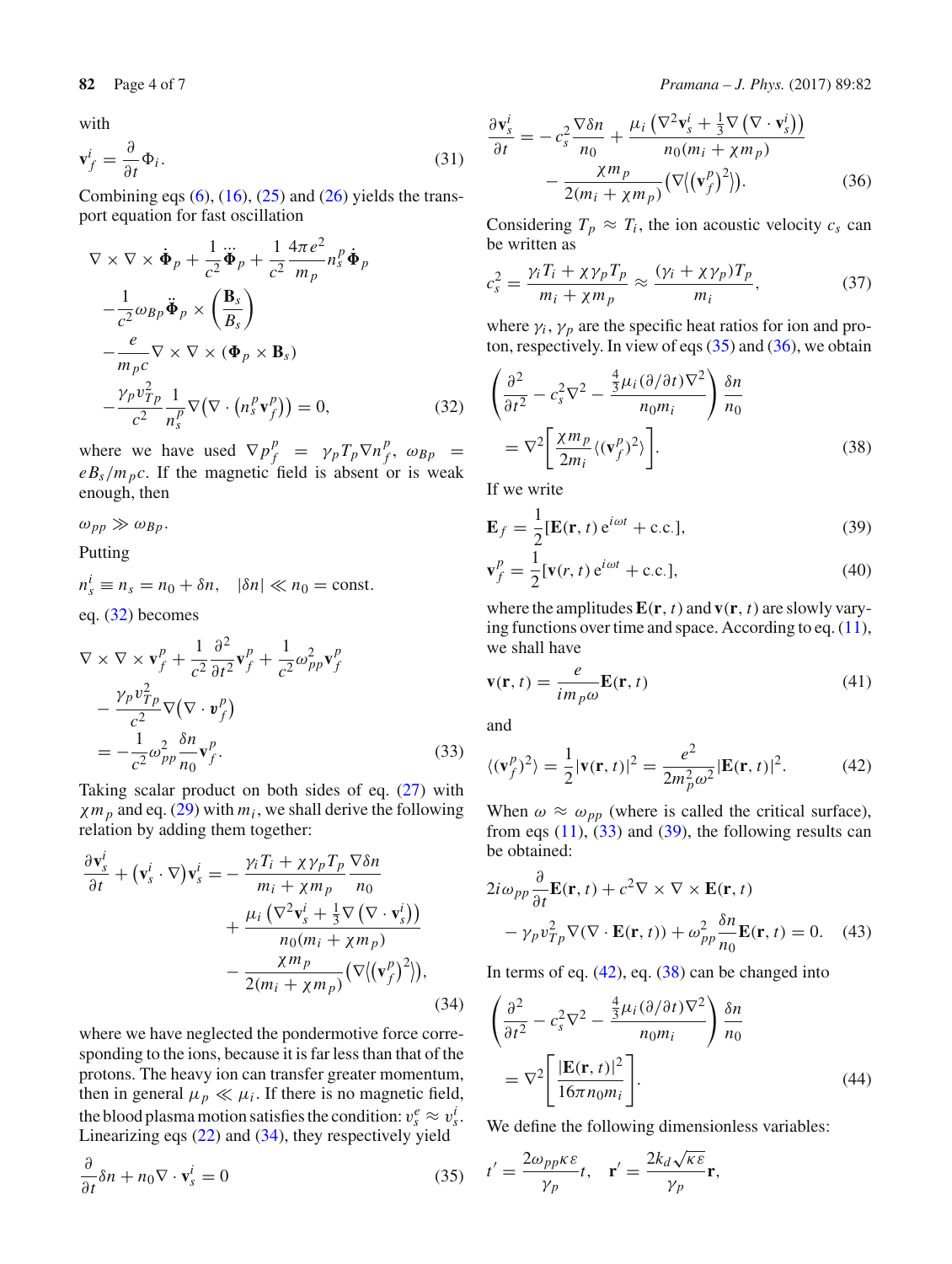$$
\mathbf{E}'(\mathbf{r}',t') = \frac{\sqrt{\gamma_p} \mathbf{E}(\mathbf{r},t)}{8\varepsilon (\pi \kappa n_0 T_p)^{1/2}}, \quad \varepsilon = \gamma_i + \chi \gamma_p,
$$
  
\n
$$
n = \frac{\gamma_p}{4\kappa \varepsilon} \frac{\delta n}{n_0}, \quad \beta = \frac{8\mu_i k_d^2}{3n_0 m_i \omega_{pp} \gamma_p},
$$
  
\n
$$
\eta = \frac{c^2}{\gamma_p v_{Tp}^2}, \quad \kappa = \frac{m_p}{m_i}.
$$

Equations  $(43)$  and  $(44)$  may be written as

<span id="page-4-2"></span>
$$
i\frac{\partial}{\partial t}\mathbf{E} + \eta \nabla \times \nabla \times \mathbf{E} - \nabla(\nabla \cdot \mathbf{E}) + n\mathbf{E} = 0.
$$
 (45)

$$
\left(\frac{\partial^2}{\partial t^2} - \nabla^2 - \beta \frac{\partial}{\partial t} \nabla^2\right) n = \nabla^2 (|\mathbf{E}|^2). \tag{46}
$$

For simplicity, we have neglected the prime in the above two equations. Equations  $(45)$  and  $(46)$  are the modified Zakharov equations by taking the viscosity into account. Equation [\(46\)](#page-4-2) is the driven ion-sound equation, the pondermotive force on the right side resulting in density evacuation.

#### <span id="page-4-0"></span>**3. Dispersion equation**

Rewrite the complex conjugate of eqs [\(45\)](#page-4-2) and [\(46\)](#page-4-2) as

<span id="page-4-3"></span>
$$
i\frac{\partial}{\partial t}\mathbf{E} - \eta \nabla \times \nabla \times \mathbf{E} + \nabla(\nabla \cdot \mathbf{E}) - n\mathbf{E} = 0, \qquad (47)
$$

$$
\left(\frac{\partial^2}{\partial t^2} - \nabla^2 - \beta \frac{\partial}{\partial t} \nabla^2\right) n = \nabla^2 (|\mathbf{E}|^2). \tag{48}
$$

We have neglected the conjugate symbol '\*' of the field **E**. Provided the steady state is

$$
n_I = 0, \quad \mathbf{E}_I = \mathbf{E}_0 e^{[i(\mathbf{k}_0 \cdot \mathbf{r} - \omega_0 t)]}, \quad \mathbf{k}_0 \parallel \mathbf{E}_0,\tag{49}
$$

where  $\mathbf{E}_0$ ,  $\mathbf{k}_0$  and  $\omega_0$  are the dimensionless amplitude, wave number and frequency of the plane wave, respectively. From eq. [\(47\)](#page-4-3), we derive

$$
\omega_0 = k_0^2. \tag{50}
$$

Considering the following perturbations:

$$
\delta \mathbf{E} = \left\{ (\mathbf{E}_1 + \mathbf{E}_2) e^{[i(\mathbf{k} \cdot \mathbf{r} - \omega t)]} + (\mathbf{E}_1^+ + \mathbf{E}_2^+) e^{[-i(\mathbf{k} \cdot \mathbf{r} - \omega t)]} \right\}
$$
  
 
$$
\times e^{[i(\mathbf{k}_0 \cdot \mathbf{r} - \omega_0 t)]}, \tag{51}
$$

$$
n_{II} = \frac{n}{2} \left\{ e^{[i(\mathbf{k} \cdot \mathbf{r} - \omega t)]} + e^{[-i(\mathbf{k} \cdot \mathbf{r} - \omega t)]} \right\},\tag{52}
$$

where  $\mathbf{E}_1$ ,  $\mathbf{E}_1^+$  are longitudinal perturbations, and  $\mathbf{E}_2$ ,  $\mathbf{E}_2^+$  are transverse perturbations,

$$
\mathbf{E}_{1} = E_{1}\mathbf{e}_{1}, \quad \mathbf{E}_{1}^{+} = \mathbf{E}_{1}^{*}\mathbf{e}_{1}^{+}, \n\mathbf{E}_{2} = E_{2}\mathbf{e}_{2}, \quad \mathbf{E}_{2}^{+} = \mathbf{E}_{2}^{*}\mathbf{e}_{2}^{+}, \n\mathbf{e}_{1} \parallel \mathbf{k}_{+}, \quad \mathbf{e}_{1}^{+} \parallel \mathbf{k}_{-}, \quad \mathbf{e}_{2} \perp \mathbf{k}_{+}, \n\mathbf{e}_{2}^{+} \perp \mathbf{k}_{-}, \quad \mathbf{k}_{\pm} \equiv \mathbf{k} \pm \mathbf{k}_{0}, \quad \omega_{\pm} \equiv \omega \pm \omega_{0},
$$
\n(53)

<span id="page-4-4"></span>where  $\mathbf{e}_1$ ,  $\mathbf{e}_1^+$ ,  $\mathbf{e}_2$ ,  $\mathbf{e}_2^+$  are real unit vectors. Substituting eq.  $(53)$  into  $(51)$ , we obtain

<span id="page-4-8"></span>
$$
\delta \mathbf{E} = (E_1 \mathbf{e}_1 + E_2 \mathbf{e}_2) e^{[i(\mathbf{k}_+ \cdot \mathbf{r} - \omega_+ t)]} + (E_1^* \mathbf{e}_1^+ + E_2^* \mathbf{e}_2^+) e^{[-i(\mathbf{k}_- \cdot \mathbf{r} - \omega_- t)]}. \tag{54}
$$

Linearizing eqs [\(47\)](#page-4-3) and [\(48\)](#page-4-3) with respect to the perturbations, we obtain

<span id="page-4-9"></span>
$$
i(\delta \mathbf{E})_t + \nabla(\nabla \cdot \delta \mathbf{E}) - \eta [\nabla \times (\nabla \times \delta \mathbf{E})]
$$

$$
-n_{II} \mathbf{E}_I = 0,
$$
(55)

$$
(n_{II})_{tt} - \nabla^2 n_{II} - \beta \frac{\partial}{\partial t} \nabla^2 n_{II}
$$
  
=  $\nabla^2 (\mathbf{E}_I \cdot (\delta \mathbf{E})^* + \mathbf{E}_I^* \cdot (\delta \mathbf{E}))$ . (56)

Substituting eqs  $(49)$ ,  $(52)$  and  $(54)$  into  $(55)$  and into its conjugate equation yield

<span id="page-4-11"></span>
$$
(\omega_{+} - k_{+}^{2})E_{1}\mathbf{e}_{1} + (\omega_{+} - \eta k_{+}^{2})E_{2}\mathbf{e}_{2} = \frac{n\mathbf{E}_{0}}{2},
$$
 (57)

$$
-(\omega_- + k_-^2)E_1\mathbf{e}_1^+ - (\omega_- + \eta k_-^2)E_2\mathbf{e}_2^+ = \frac{n\mathbf{E}_0^*}{2}.
$$
 (58)

Similarly, from eq. [\(56\)](#page-4-9) we can easily obtain

$$
-\frac{n}{2}(\omega^2 - k^2 + i\omega\beta k^2)
$$
  
=  $-k^2 \left[\mathbf{E}_0 \cdot (E_1 \mathbf{e}_1^+ + E_2 \mathbf{e}_2^+) + \mathbf{E}_0^* \cdot (E_1 \mathbf{e}_1 + E_2 \mathbf{e}_2)\right].$  (59)

<span id="page-4-12"></span>Combining eqs  $(50)$  and  $(57)$ – $(59)$ , we find that

<span id="page-4-10"></span><span id="page-4-6"></span>
$$
1 + \frac{k^2 |E_0|^2}{(\omega^2 - k^2 + i\omega\beta k^2)} \left[ \frac{\cos^2 \theta_+}{-\omega - k_0^2 + (\mathbf{k}_0 + \mathbf{k})^2} + \frac{\cos^2 \theta_-}{\omega - k_0^2 + (\mathbf{k}_0 - \mathbf{k})^2} + \frac{\sin^2 \theta_+}{-\omega - k_0^2 + \eta(\mathbf{k}_0 + \mathbf{k})^2} + \frac{\sin^2 \theta_-}{\omega - k_0^2 + \eta(\mathbf{k}_0 - \mathbf{k})^2} \right] = 0, \quad (60)
$$

<span id="page-4-13"></span>where  $\theta_{\pm}$  is the angle between **k**<sub>0</sub> and **k**  $\pm$  **k**<sub>0</sub>.

### <span id="page-4-5"></span><span id="page-4-1"></span>**4. Modulation instability**

<span id="page-4-7"></span>In [§3,](#page-4-0) we have derived the dispersion equation for the growth rate, that is the equation of  $\omega(k)$ . In order to investigate the solution of eq.  $(60)$ , we take the following parameters: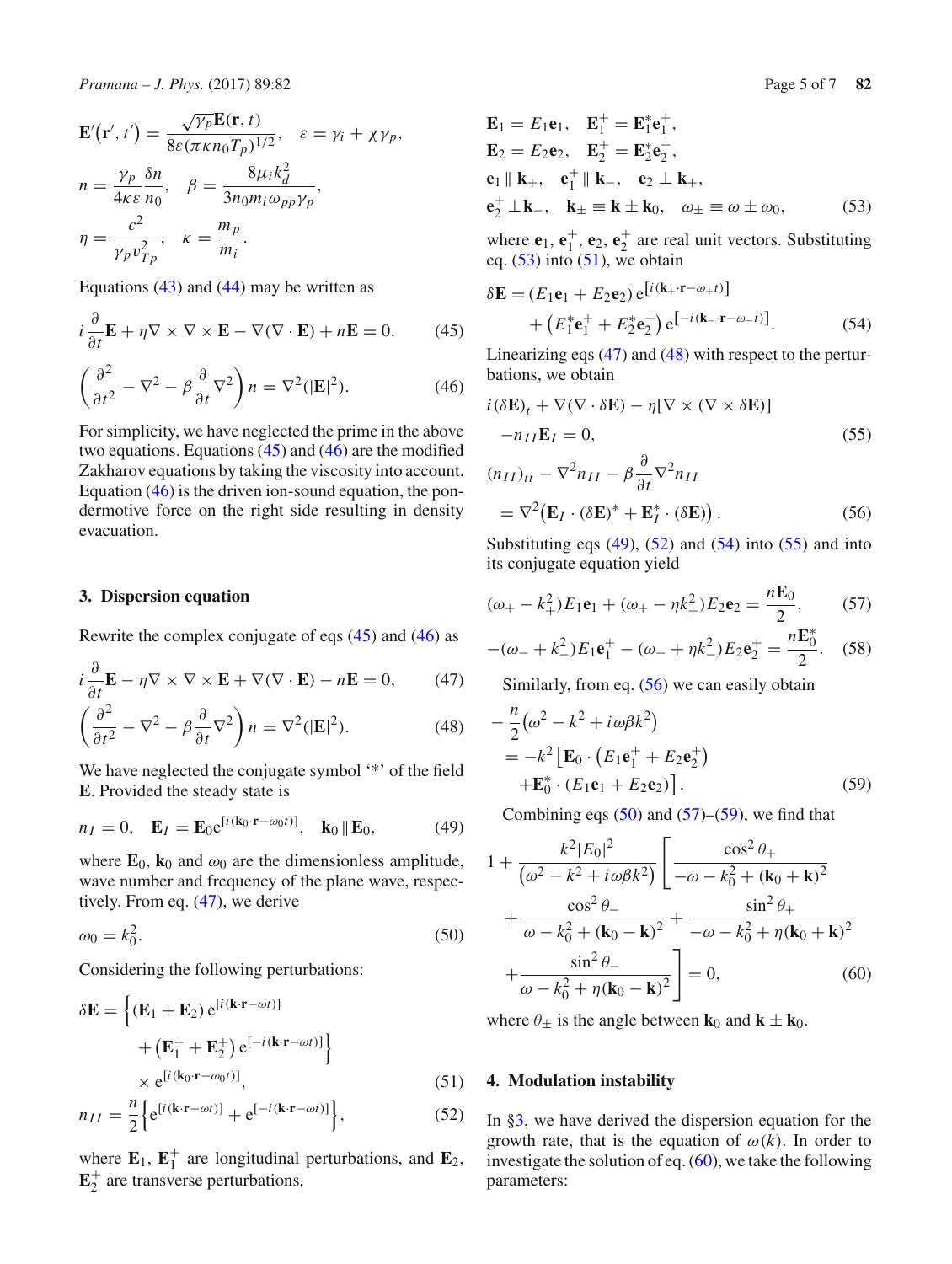

<span id="page-5-1"></span>**Figure 1.** The variation of growth rate with respect to the wave number for different values of  $\theta$ .

$$
|\mathbf{E}_0|^2 = 12
$$
,  $T = 310 \text{ K}$ ,  $m_i = 1.1039 \times 10^{-22} \text{ kg}$ ,  
\n $\chi = 200$ ,  $\rho_{Alb} = 44 \text{ kg} \cdot \text{m}^{-3}$ ,  
\n $\mu_i = 1.12 \times 10^{-3} \text{ kg} \cdot \text{m}^{-1} \cdot \text{s}^{-1}$ ,  $\gamma_i = \gamma_p = 3$ .

The corresponding  $\beta$  and  $\eta$  are 104.55 and 1.17  $\times$  10<sup>10</sup>, respectively. The dispersion eq. [\(60\)](#page-4-13) is quite complicated, one can consider the special case,

 $|\mathbf{k}| \gg |\mathbf{k}_0|$ ,

thus

$$
\theta_+ \approx \theta_- \equiv \theta.
$$

Equation  $(60)$  can be simplified to be

$$
(\omega^2 - k^2 + i\omega\beta k^2) + k^2|E_0|^2 \left[ \frac{\cos^2\theta}{-\omega + k^2} + \frac{\cos^2\theta}{\omega + k^2} + \frac{\sin^2\theta}{-\omega + \eta k^2} + \frac{\sin^2\theta}{\omega + \eta k^2} \right] = 0.
$$
 (61)

Equation  $(61)$  has six complex solutions. One of them has the positive imaginary part, which represents the growth rate of the instability. The variations of temporal growth rate  $\gamma$  with wave number for different  $\theta$  are shown in figure [1.](#page-5-1) With increasing wave number, the growth rate first increases and then decreases. There is a maximum at the small wave number (vessel wall). Obviously, the growth rate decreases when the angle increases. When  $\theta = 0$ , i.e.,  $\mathbf{k}_0 \parallel \mathbf{k}$ , this is the case of longitudinal perturbation, which has the maximum growth rate. For transverse perturbation, i.e.,  $\mathbf{k}_0 \perp \mathbf{k}$ ,  $\theta = \pi/2$ , the calculation shows  $\gamma \to 0$ . Figure [2](#page-5-2) tells us that the growth rate greatly increases if  $\beta = 0$ : the viscosity limits to the instability.



<span id="page-5-2"></span>**Figure 2.** The growth rate with respect to the wave number when  $\theta = 0$ . The dash-dot, solid, dash and dot lines correspond to  $\beta = 250$ ,  $\beta = 104.5$ ,  $\beta = 10$  and  $\beta = 0$ , respectively.

#### **5. Discussion and conclusions**

The initial pumping wave eq. [\(49\)](#page-4-6) is the accurate solutions of the modified Zakharov equations. By considering small disturbances as shown in eqs [\(51\)](#page-4-5) and [\(52\)](#page-4-7), we obtain the final dispersion equation. The perturbed wavelength is far less than that of the pumping wave when  $|\mathbf{k}| \gg |\mathbf{k}_0|$ . It is the modulation instability in the Lyapunov sense if the amplitude of the small disturbance amplifies. For perturbation of different directions, the variations of growth rate with perturbation wave number are numerically calculated in figure [1.](#page-5-1) It seems that the longitudinal perturbation can initiate the instability more easily. To study the influence of viscosity on the modulation instability, the growth rate distributions are curved in figure [2](#page-5-2) with different values of  $\beta$ . It is shown that the instability is suppressed by the viscous force. The instability would disappear as long as the viscosity is large enough. With the decrease of the viscosity, the maximum instability shifting towards greater values of wave number *k* is apparent.

<span id="page-5-0"></span>Chandrasekhar has pointed out that the instability of viscous flow is completely different from the inviscid one [\[15\]](#page-6-12), and the viscosity limits to the instability. These results were also applicable for magnetorotational instability. In the presence of a vertical weak magnetic field, the growth rate in the viscous case deviated more from the ideal case [\[16\]](#page-6-13). In addition, we have shown that  $[17 [17-$ [19\]](#page-6-15), it is just the large viscosity resulting from collapse of self-magnetic fluid with very small scale, to make astrophysical accretion disks the active objects in the Universe: this magnetic flux exerts magnetic viscous force on fluid element with great magnetic viscosity  $\mu_m$ ,